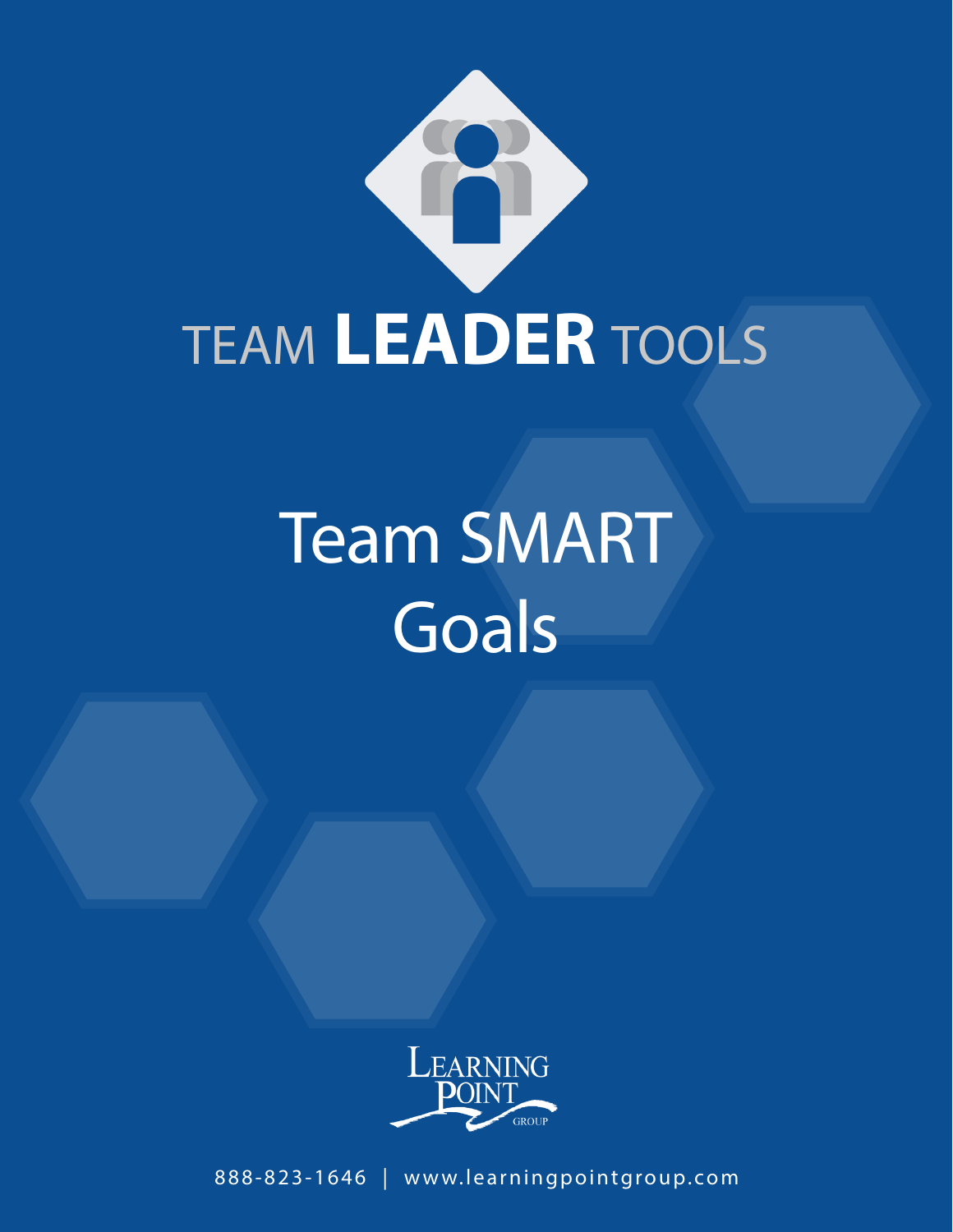## **Team SMART Goals Tool Overview**

#### **What and Why**

Team goals help to create focus and enable the team to work in unison toward desired results. SMART goals are Specific, Measurable, Attainable, Relevant, and Timebound.

#### **How**

The following key actions can help you define and use SMART Goals.

- 1. Help your team grasp the idea of setting goals and ensuring that they are Specific, Measurable, Attainable, Relevant, and Timebound.
- 2. Help your team identify the 3 to 5 top priorities of the team. What is most important for the team to accomplish? Think in terms of Safety, Quality, Productivity, Cost Efficiency, and Morale.
- 3. Use the SMART Goal Clarification Worksheet to a) identify a measurement method for each priority b) use the measurement method to define both current performance and ideal performance c) use the measurement method to define a SMART Goal for that priority.
- 4. Use the SMART Goal Checksheet to make sure that your goal is Specific, Measurable, Attainable, Relevant, and Timebound.
- 5. Use your team's SMART goals to drive and measure your team's ongoing success.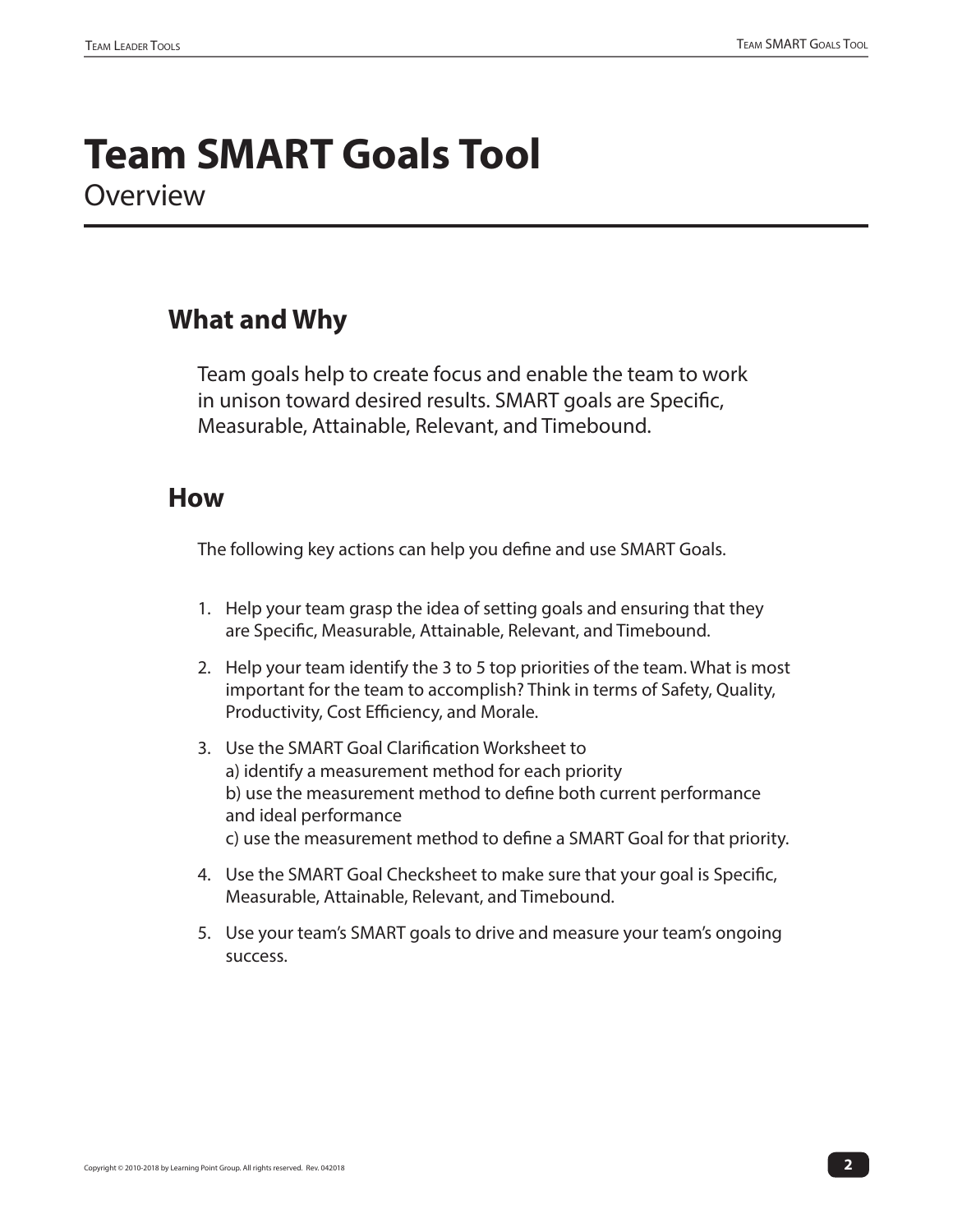

### **SMART goals help teams focus on and achieve higher levels of sustained success.**

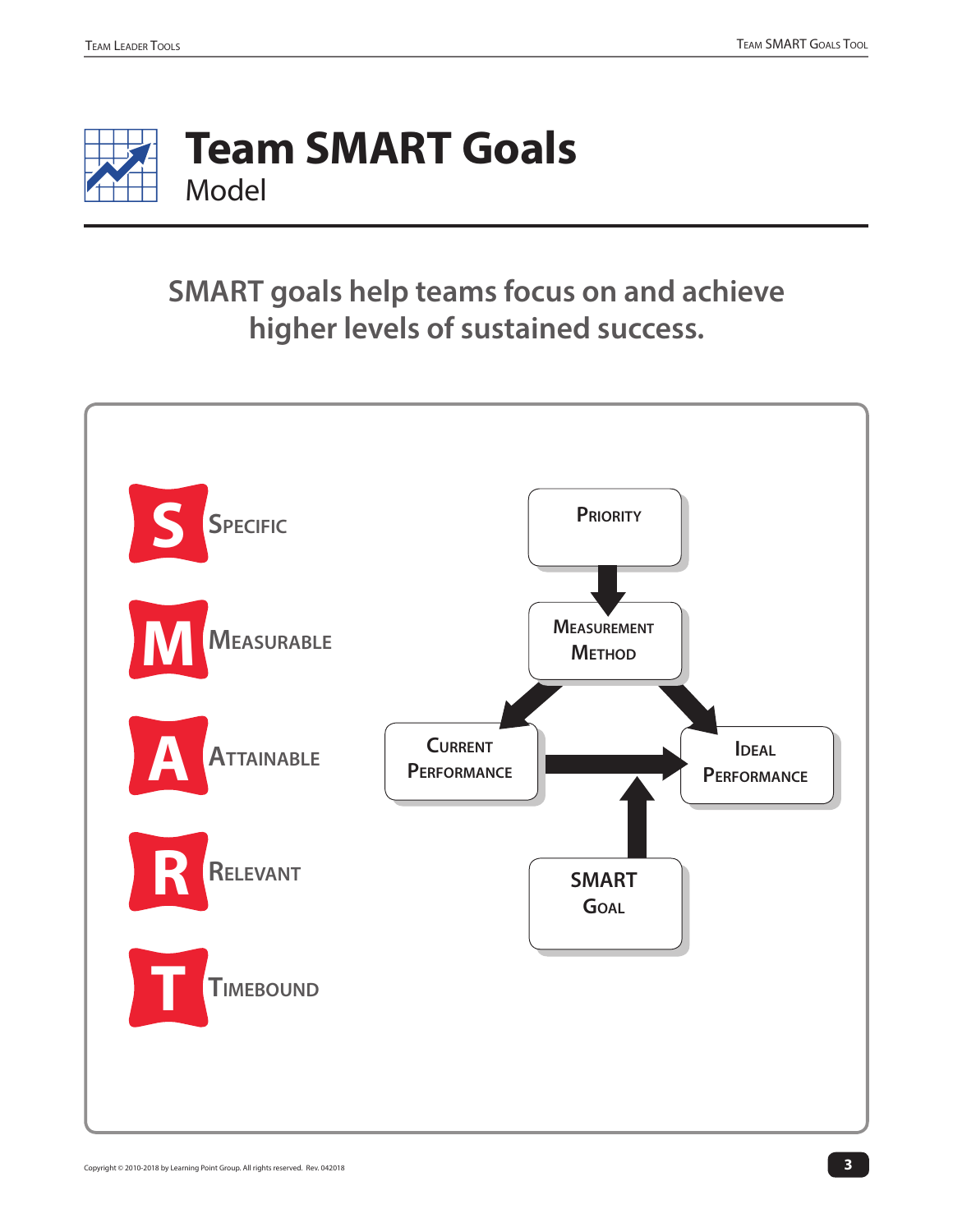

# **SMART Goal Clarification Worksheet**

Use this worksheet to translate team priorities into team goals that are Specific, Measurable, Attainable, Relevant, and Time Bound. This worksheet can also help you clarify current performance and ideal performance.

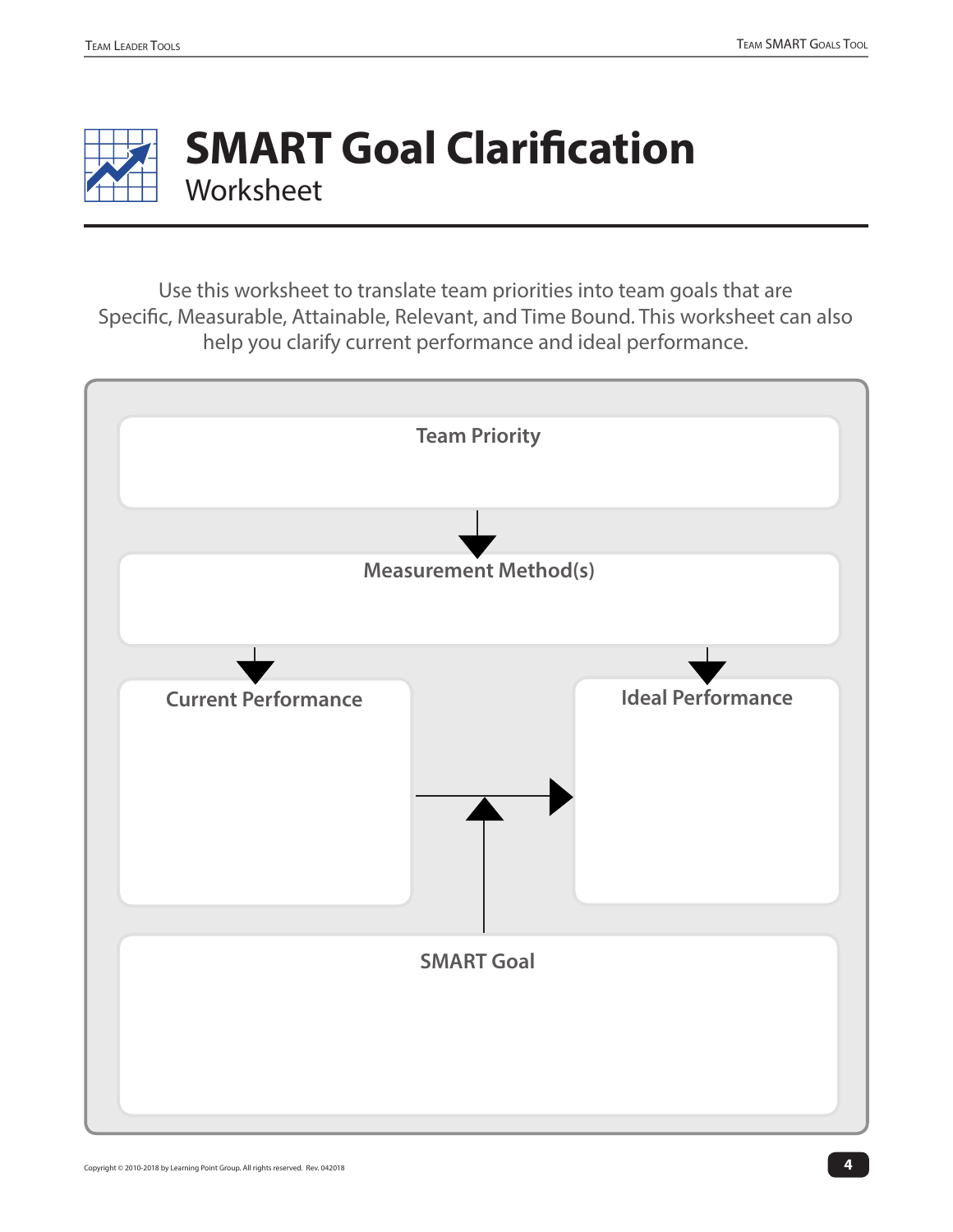

## **SMART Goal** Checksheet

Use the SMART Goal Criteria below to ensure that your goal is Specific, Measurable, Attainable, Relevant, and Time Bound. MEASURABLE  $\Box$  Is there a clear method for measuring progress?  $\Box$  Is there a target that indicates what is required to meet the goal?  $\Box$  Is it clear what is required to exceed the goal? ATTAINABLE  $\Box$  Can the goal be reached through sustained and consistent effort?  $\Box$  Is the goal's timeframe realistic?  $\Box$  Is it possible to exceed the goal's target? RELEVANT  $\Box$  Does the goal focus on desired results?  $\Box$  Will the goal contribute to customer needs, business priorities, and team success? SPECIFIC  $\Box$  Does the goal help you focus on a specific result or behavior?  $\Box$  Is it clear who is responsible for the goal?  $\Box$  Is the goal free from vague or confusing language? SMART CHECK: Check your goal against the SMART criteria. Write your goal here. **S M A R**

 $\Box$  Is it clear to you why the goal is important at this time?



#### TIME BOUND

 $\Box$  Does the goal specify a deadline, time period, and/or frequency requirement?  $\Box$  Does the timing allow for the goal to be achieved when results will be at greatest value?

Rewrite the goal below if necessary.